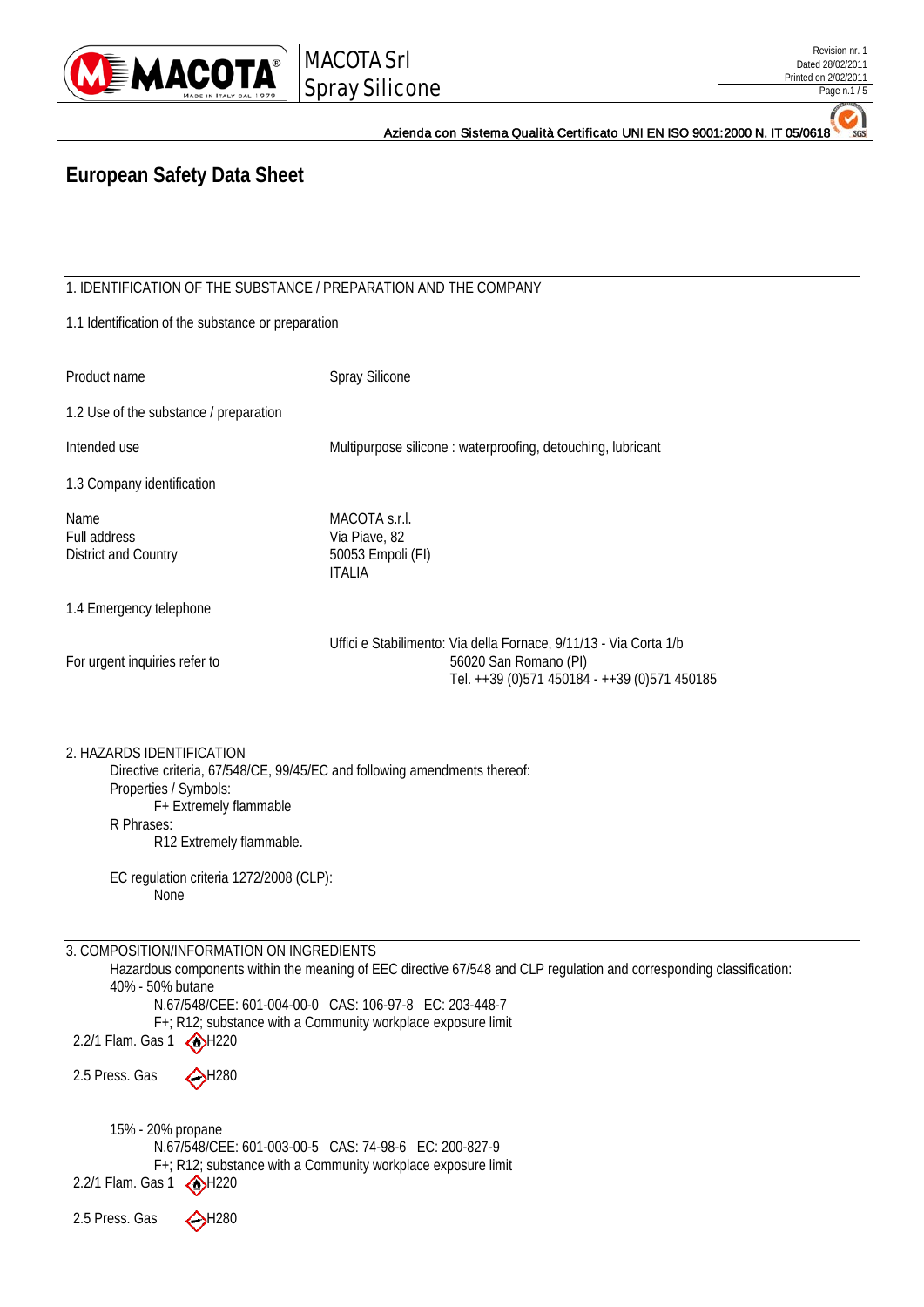

MACOTA Srl Spray Silicone

| Revision nr. 1       |
|----------------------|
| Dated 28/02/2011     |
| Printed on 2/02/2011 |
| Page n.2 / 5         |

 $SGS$ 

## Azienda con Sistema Qualità Certificato UNI EN ISO 9001:2000 N. IT 05/0618

| 15% - 20% butane                                                                                                                                                                                             |
|--------------------------------------------------------------------------------------------------------------------------------------------------------------------------------------------------------------|
| N.67/548/CEE: 601-004-00-0 CAS: 75-28-5 EC: 200-857-2                                                                                                                                                        |
| F+; R12; substance with a Community workplace exposure limit                                                                                                                                                 |
| 2.2/1 Flam. Gas 1<br>$\bigcirc$ H220                                                                                                                                                                         |
| $\bigodot$ H280<br>2.5 Press. Gas                                                                                                                                                                            |
|                                                                                                                                                                                                              |
|                                                                                                                                                                                                              |
| 3% - 5% ALCANI C10                                                                                                                                                                                           |
| CAS: 124-18-5 EC: 204-686-4                                                                                                                                                                                  |
| Xn; R10-65-66                                                                                                                                                                                                |
|                                                                                                                                                                                                              |
| 4. FIRST AID MEASURES                                                                                                                                                                                        |
| In case of skin contact:                                                                                                                                                                                     |
| Wash with plenty of water and soap.                                                                                                                                                                          |
| In case of eyes contact:                                                                                                                                                                                     |
| Wash immediately with water for at least 10 minutes.                                                                                                                                                         |
| In case of Ingestion:                                                                                                                                                                                        |
| Induce vomiting. SEEK A MEDICAL EXAMINATION IMMEDIATELY and present the safety-data sheet.                                                                                                                   |
| A suspension of activated charcoal in water, or liquid paraffin may be administered.                                                                                                                         |
| In case of Inhalation:                                                                                                                                                                                       |
| Ventilate the premises. The patient is to be removed immediately from the contaminated premises and made to rest in a well                                                                                   |
| ventilated area. Should the patient feel unwell, OBTAIN MEDICAL ATTENTION.                                                                                                                                   |
| 5. FIRE-FIGHTING MEASURES                                                                                                                                                                                    |
| Suitable extinguishing media:                                                                                                                                                                                |
| CO2 or Dry chemical fire extinguishe.                                                                                                                                                                        |
| Extinguishers not to be used:                                                                                                                                                                                |
| None in particular.                                                                                                                                                                                          |
| Risks arising from combustion:                                                                                                                                                                               |
| Avoid inhaling the fumes.                                                                                                                                                                                    |
| Protective equipment:                                                                                                                                                                                        |
| Use protection for the respiratory tract.<br>Cool the containers exposed to the fire with water.                                                                                                             |
|                                                                                                                                                                                                              |
| 6. ACCIDENTAL RELEASE MEASURES                                                                                                                                                                               |
| Measures for personal safety:                                                                                                                                                                                |
| Use gloves and protective clothing.                                                                                                                                                                          |
| Environmental measures:                                                                                                                                                                                      |
| Limit leakages with earth or sand.                                                                                                                                                                           |
| Eliminate all unguarded flames and possible sources of ignition. Do not smoke.                                                                                                                               |
| If the product has escaped into a water course, into the drainage system, or has contaminated the ground or vegetation,                                                                                      |
| notify the competent authorities.                                                                                                                                                                            |
| Cleaning methods:                                                                                                                                                                                            |
| If the product is in a liquid form, stop it from entering the drainage system.<br>Recover the product for re-use if possible, or for elimination. The product might, where appropriate, be absorbed by inert |
| material.                                                                                                                                                                                                    |
| After the product has been recovered, rinse the area and materials involved with water.                                                                                                                      |
|                                                                                                                                                                                                              |
|                                                                                                                                                                                                              |
| 7. HANDLING AND STORAGE                                                                                                                                                                                      |
| Handling precautions:                                                                                                                                                                                        |
| Avoid contact and inhalation of the vapours. See, too, paragraph 8 below.                                                                                                                                    |
| Do not eat or drink while working.                                                                                                                                                                           |
| Do not smoke while working.                                                                                                                                                                                  |
| Incompatible materials:                                                                                                                                                                                      |
| None in particular.                                                                                                                                                                                          |
|                                                                                                                                                                                                              |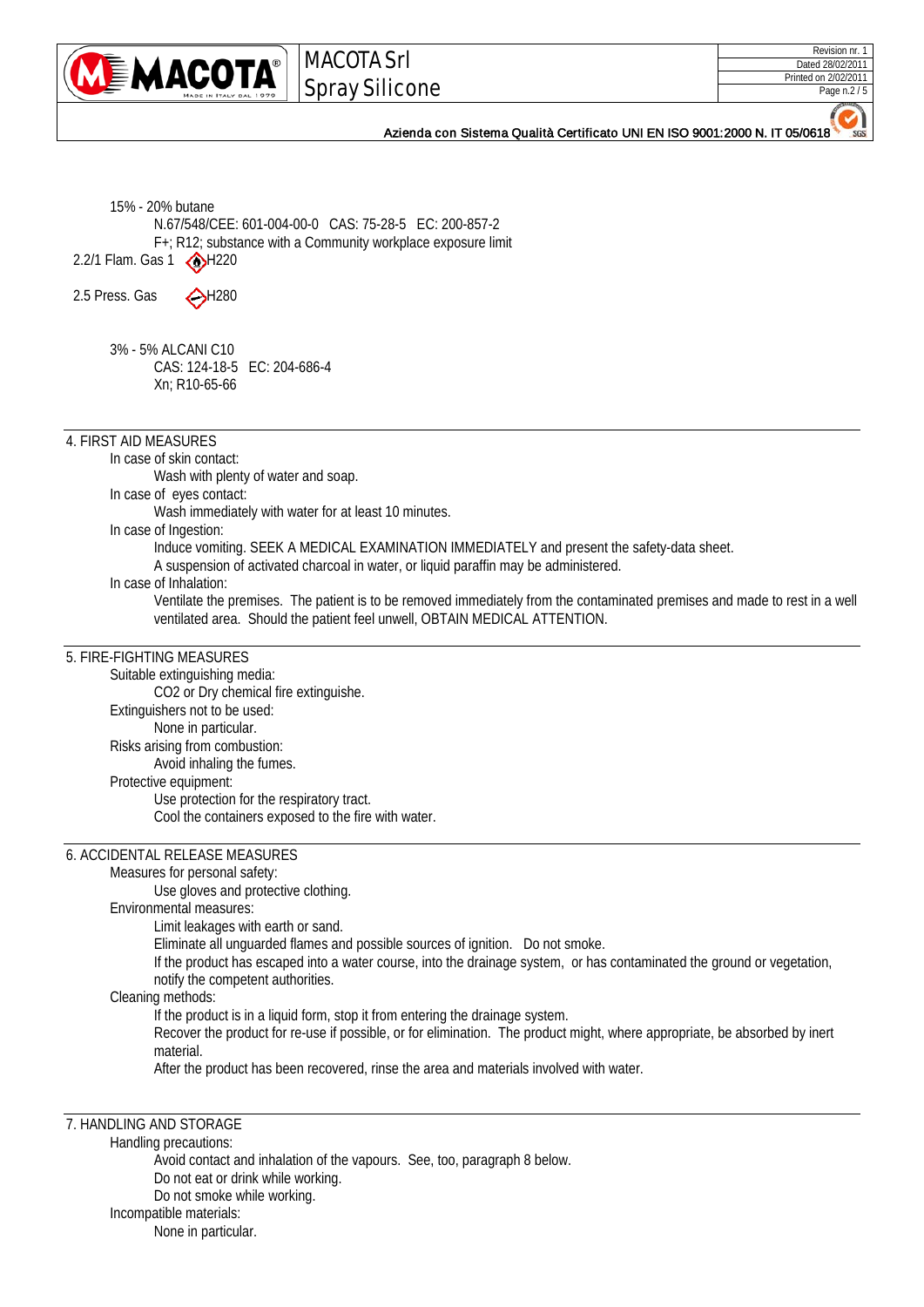

# MACOTA Srl Spray Silicone

| Revision nr. 1       |
|----------------------|
| Dated 28/02/2011     |
| Printed on 2/02/2011 |
| Page n.3 / 5         |

Azienda con Sistema Qualità Certificato UNI EN ISO 9001:2000 N. IT 05/0618

Storage conditions: Always keep in a well ventilated place. Keep away from unguarded flame, sparks, and heat sources. Avoid direct exposure to sunlight. Instructions as regards storage premises: Cool and adequately ventilated. 8. EXPOSURE CONTROLS/PERSONAL PROTECTION Precautionary measures: Give adequate ventilation to the premises where the product is stored and/or handled. Respiratory protection: Use adequate protective respiratory equipment, e.g. CEN/FFP-2(S) or CEN/FFP-3(S). Protection for hands: Not needed for normal use. Eye protection: Not needed for normal use. Protection for skin: No special precaution must be adopted for normal use. Exposure limit(s) (ACGIH): butane TLV TWA: 1000 ppm propane TLV TWA: 1000 ppm butane TLV TWA: 1000 ppm

## 9. PHYSICAL AND CHEMICAL PROPERTIES

| Appearance and colour:                   | Spray can            |
|------------------------------------------|----------------------|
| Odour:                                   | dolce di solvente    |
| pH:                                      | N.A.                 |
| Melting point / freezing point:          | N.A.                 |
| Initial boiling point and boiling range: | N.A.                 |
| Flash point:                             | $< 0$ $^{\circ}$ C   |
| Solid/gas flammability:                  | N.A.                 |
| Autoignition temperature:                | $400^{\circ}$ C(gas) |
| Explosive properties:                    | N.A.                 |
| Oxidizing properties:                    | N.A.                 |
| Vapour pressure:                         | N.A.                 |
| Relative density:                        | 0.950 Kg/l           |
| Solubility in water:                     | $0\%$                |
| Lipid solubility:                        | 100%                 |
| Partition c. (n-octanol/H2O):            | N.A.                 |
| Vapour density:                          | >1                   |
|                                          |                      |

## 10. STABILITY AND REACTIVITY

Conditions to avoid: Stable under normal conditions. Substances to avoid: Avoid contact with combustible materials. The product could catch fire. Hazardous decomposition products: None.

### 11. TOXICOLOGICAL INFORMATION

There is no toxicological data available on the mixture. Consider the individual concentration of each component to assess toxicological effects resulting from exposure to the mixture.

Toxicological information on main components of the mixture:

The product does not contain toxicologically relevant substances.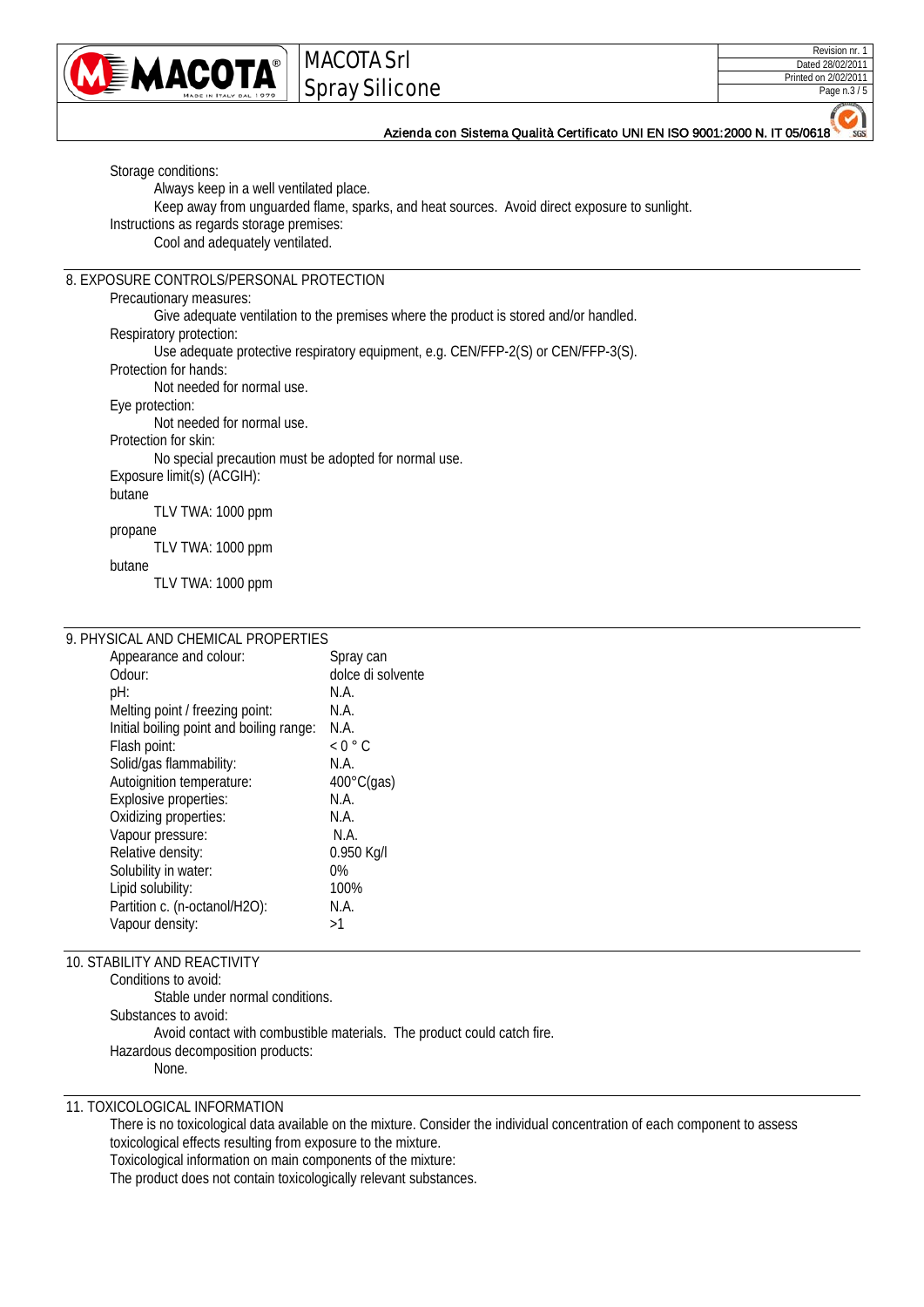

MACOTA Srl Spray Silicone

 $SGS$ 

Azienda con Sistema Qualità Certificato UNI EN ISO 9001:2000 N. IT 05/0618

#### 12. ECOLOGICAL INFORMATION

Adopt good working practices, so that the product is not released into the environment.

#### 13. DISPOSAL CONSIDERATIONS

Recover, if possible. Send to authorised disposal plants or for incineration under controlled conditions. In so doing, comply with the local and national regulations currently in force.

Where applicable, refer to the following regulatory provisions : 91/156/EEC, 91/689/EEC, 94/62/EC and subsequent amendments.

#### 14. TRANSPORT INFORMATION

| ADR-Class:  | 2.5°F CAP. 2.2.2.1.6 UN1950 |
|-------------|-----------------------------|
| IATA-Class: | 21                          |
| IMDG-Class: | 2 Aerosols UN 1950          |
| IMDG-Page:  | 2102                        |

#### 15. REGULATORY INFORMATION

Dir. 67/548/EEC (Classification, packaging and labelling of dangerous substances). Dir. 99/45/EEC (Classification, packaging and labelling of dangerous preparations). Dir. 98/24/EC (Risks related to chemical agents at work). Dir. 2000/39/EC (Occupational exposure limit values); Dir. 2006/8/CE. Regulation (CE) n. 1907/2006 (REACH), Regulation (CE) n.1272/2008 (CLP), Regulation (CE) n.790/2009.



Directive criteria, 67/548/CE, 99/45/EC and following amendments thereof: Symbols:

F+ Extremely flammable

R Phrases:

R12 Extremely flammable.

S Phrases:

S16 Keep away from sources of ignition - No smoking.

S2 Keep out of reach of children.

S23 Do not breathe gas/fumes/vapour/spray (appropriate wording to be specified by the manufacturer).

S46 If swallowed, seek medical advice immediately and show this container or label.

S51 Use only in well-ventilated areas.

S9 Keep container in a well-ventilated place.

Special Provisions:

Pressurized container. Protect from sunlight and do not expose to temperatures exceeding 50 °C. Do not pierce or burn, even after use.

Do not spray on a naked flame or any incandescent material. Keep away from sources of ignition - No smoking. Keep out of reach of children.

EC regulation criteria 1272/2008 (CLP): Symbols:

None

Hazard Statements: None Precautionary Statements: None

Special Provisions: None

Where applicable, refer to the following regulatory provisions :

Directive 82/501/EEC ('Activities linked to risks of serious accidents') and subsequent amendments. Regulation (EC) nr 648/2004 (detergents).